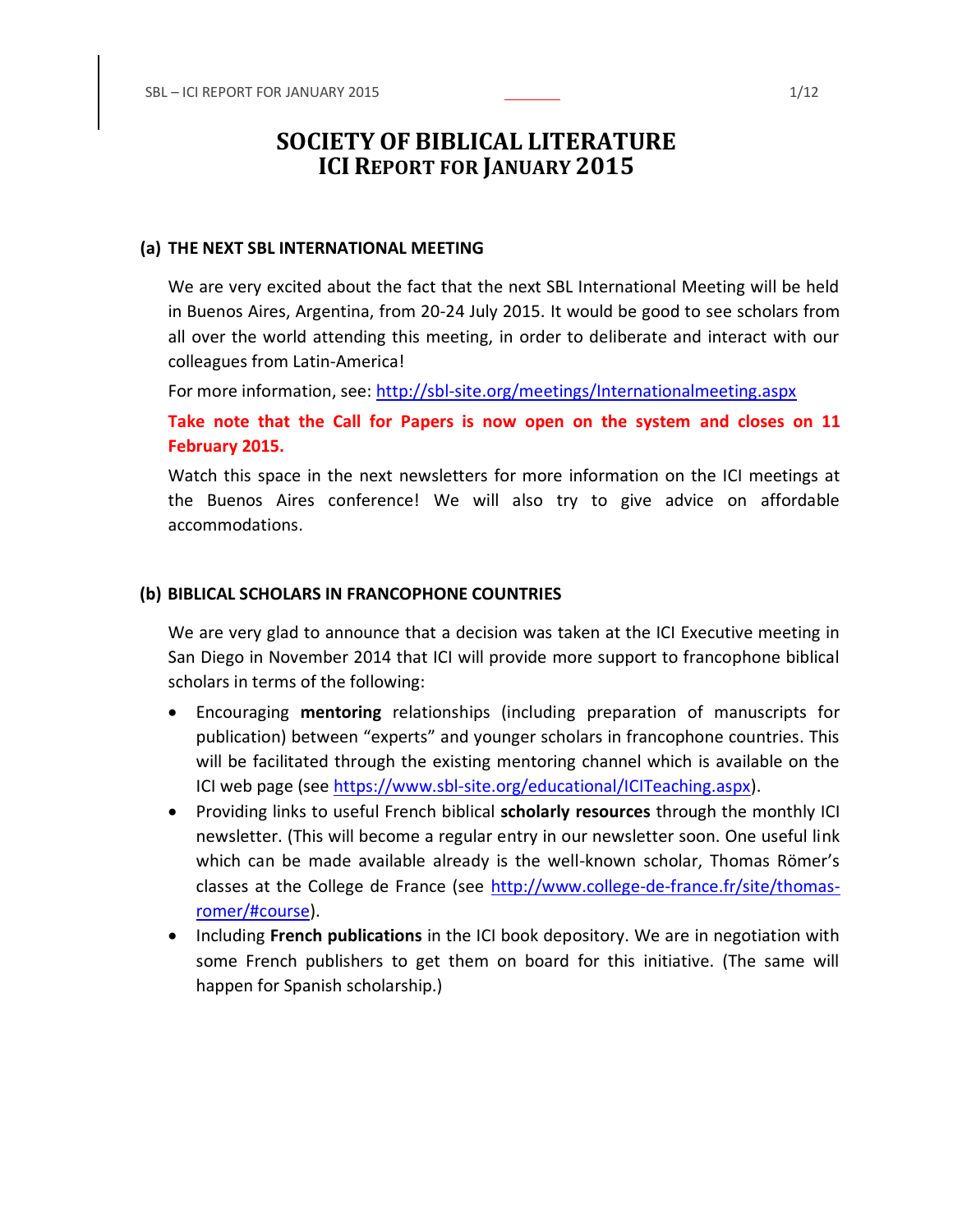## **(c) PUBLICATION IN ANEM/MACO**

ANEM/MACO is a series that was established by the SBL at the request of the International Cooperation Initiative (ICI), and which is co-edited by Ehud Ben Zvi and Roxanna Flammini. The series publishes volumes on the Ancient Near East (including ancient Israel) electronically and makes them freely available for download. (Paperback and hardback versions of the volumes are available too, for a reasonable price.) Any work published in ANEM/MACO is freely available in electronic version to anyone in perpetuity. To view the volumes published in the series, please go to [http://www.sbl](http://www.sbl-site.org/publications/Books_ANEmonographs.aspx)[site.org/publications/Books\\_ANEmonographs.aspx](http://www.sbl-site.org/publications/Books_ANEmonographs.aspx)

The latest volume in ANEM/MACO is:

## **Historical Linguistics and Biblical Hebrew: Steps Toward an Integrated Approach**

Authored by Robert Rezetko and Ian Young

This book seeks to break fresh ground in research on the history of ancient Hebrew. Building on theoretical and methodological concepts in general historical linguistics and in diachronic linguistic research on various ancient Near Eastern and Indo-European languages, the authors reflect critically on issues such as the objective of the research, the nature of the written sources, and the ideas of variation and periodization. They draw on innovative work on premodern scribally created writings to argue for a similar application of a joint history of texts and history of language approach to ancient Hebrew. The application of cross-textual variable analysis and variationist analysis in various case studies shows that more complete descriptions and evaluations of the distribution of linguistic data advances our understanding of historical developments in ancient Hebrew.

To download the book for free, paste the following link into your browser: [https://www.sbl-site.org/assets/pdfs/pubs/9781628370461\\_OA.pdf](https://www.sbl-site.org/assets/pdfs/pubs/9781628370461_OA.pdf)

### **(d) PUBLICATION IN IVBS**

IVBS is a series that was established by the SBL at the request of the International Cooperation Initiative (ICI), and which is co-edited by Monica Melanchthon and Jione Havea. IVBS encourages in particular submissions from scholars in the present seven international regions for which it has editorial boards: Africa, Central and Eastern Europe, Latin America, Middle East-South Asia, Northeast Asia, Pacific, and Southeast Asia. Interregional collaborations are also welcome. IVBS publishes works in English and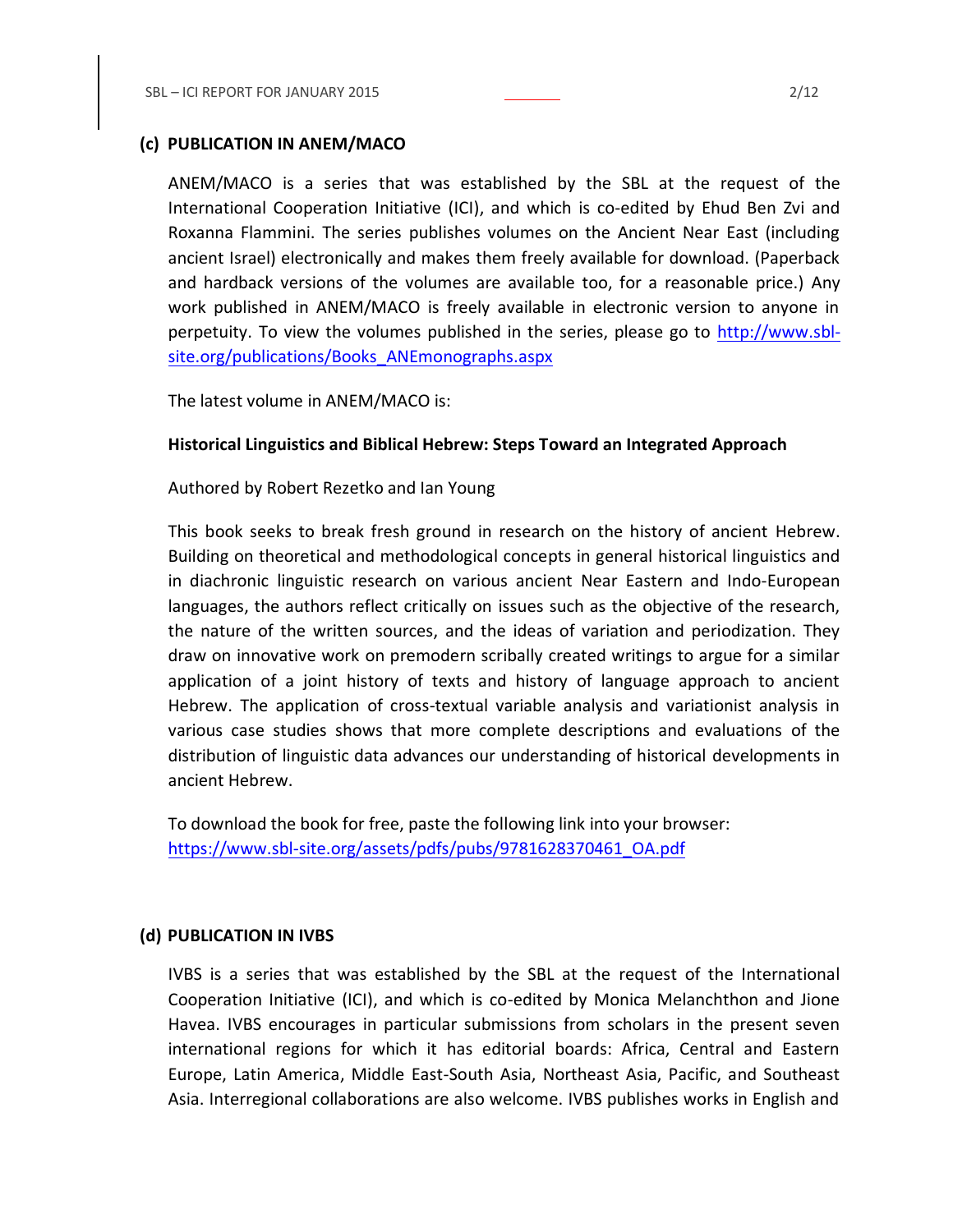in any other language for which its editors can find qualified peer reviewers. Any work published in IVBS is freely available to anyone in perpetuity. The series publishes work generally in the area of reception history and criticism. The scope is not limited to any particular biblical text or historical timeframe. The works will mainly be published in English and, wherever possible, also in primary languages of authors. For more information please go to [http://ivbs.sbl-site.org/home.aspx.](http://ivbs.sbl-site.org/home.aspx) If you would consider publishing your work in this series, feel free to contact one of the two general editors, [Monica Melanchthon](mailto:ivbs2010@gmail.com) or [Jione Havea.](mailto:jioneh@nsw.uca.org.au)

The latest volume in IVBS is:

### **Migration and Diaspora: Exegetical Voices of Women in Northeast Asian Countries**

Edited by Hisako Kinukawa

The third meeting of the Society of Asian Biblical Studies was held at Sabah in June 2012, addressing the theme of Migration and Diaspora. This book contains five essays written by women from Northeast Asian countries for this occasion. Three are on Hebrew Scriptures and two are on the Christian Testament. All writers used a cultural analysis of their own social locations, and literary, historical, and postcolonial criticism as their methods of reading the texts, even though they may not explicitly mention which criticisms are used.

To download the book for free, paste the following link into your browser:

<http://ivbs.sbl-site.org/uploads/IVBS%20PAPERS1.pdf>

### **(e) PUBLICATIONS: ONLINE BOOKS – NEW BOOKS ADDED**

(For the full list, please go to [http://www.sbl-site.org/publications/Books\\_ICIbooks.aspx\)](http://www.sbl-site.org/publications/Books_ICIbooks.aspx)

### **The Birth, the Curse and the Greening of Earth: An Ecological Reading of Genesis 1–11**

Habel, Norman. *The Birth, the Curse and the Greening of Earth: An Ecological Reading of Genesis 1–11.* Earth Bible Commentary, 1. Sheffield: Sheffield Phoenix Press, 2011.

Few people realize that the first character in the Bible (after the headline sentence of Genesis 1.1) is Earth. What if we read the creation story and the primal myths of Genesis from the perspective of that key character, rather than from the anthropocentric perspective in which our culture has nurtured us?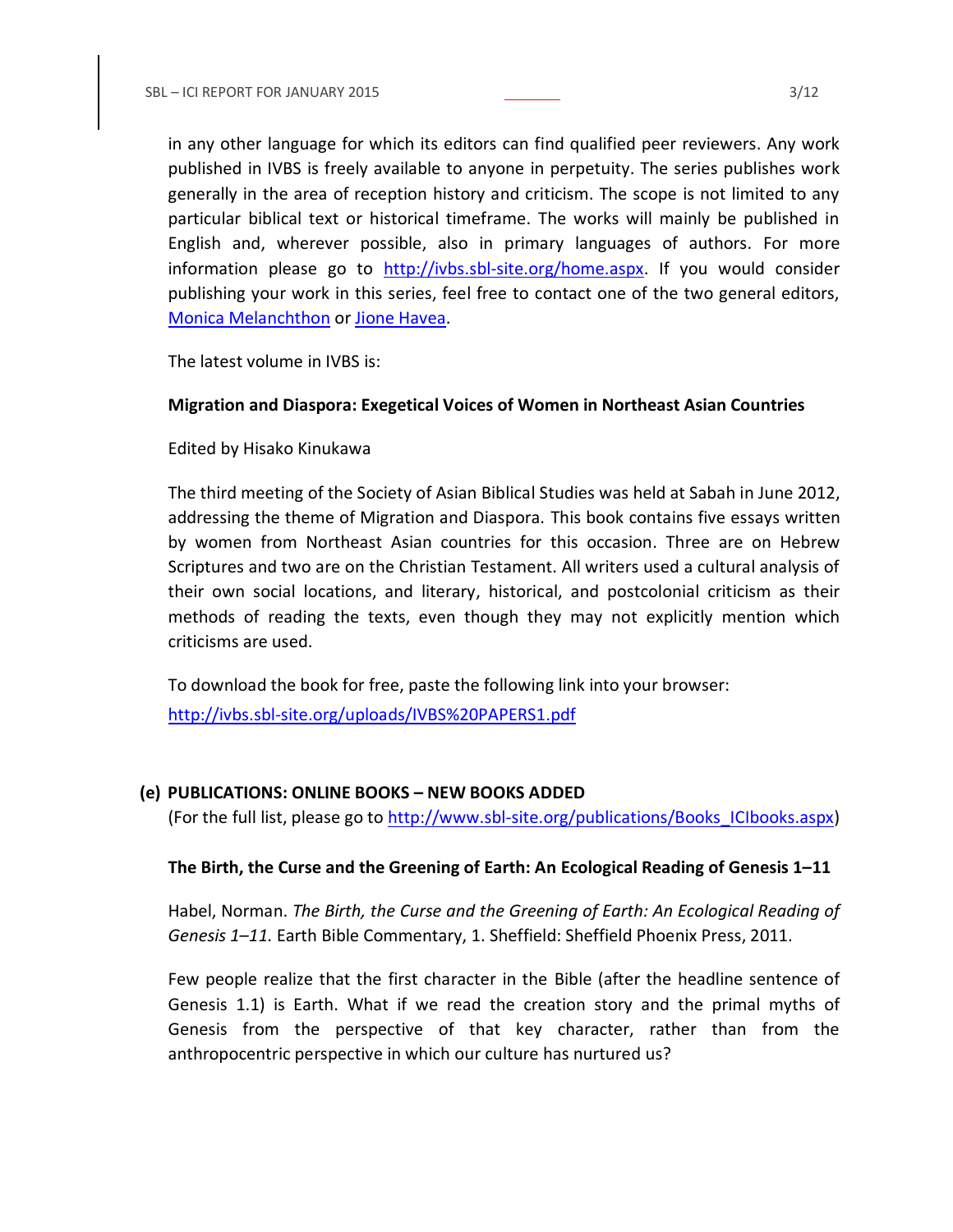This is the project of Norman Habel's commentary, resisting the long history in Western culture of devaluing, exploiting, oppressing and endangering the Earth. Earth in Genesis first appears wrapped in the primal waters, like an embryo waiting to be born. On the third day of creation it is actually born and comes into existence with its green vegetation as a habitat for life of all kinds.

It is hardly a moment before Earth is damaged by human sin and suffers a divine curse, and then must cry out for justice for the blood of Abel it has been compelled to drink. It is an even greater curse when Earth, together with almost all life on Earth, comes near to total annihilation at the Flood. Has Earth brought this fate upon itself, or is it the innocent victim of human wrongdoing?

Genesis has God regretting the threat to Earth and its children that the Flood has brought, and vowing to green Earth again, remove the curse, restore the seasons and make a personal covenant of assurance with Earth and its creatures.

The ecological approach of this commentary was first developed in the five-volume multi-authored series, The Earth Bible (2000–2002). In The Earth Bible Commentary, of which this is the first volume, a group of scholars dedicated to the re-valuing of Earth pursue these themes in their commentaries on the books of the Bible. Other volumes in preparation are: Deuteronomy, Ruth, Job, Psalms Book 2, Ecclesiastes, Isaiah 1–39, Joel, Matthew, Luke, Colossians, Revelation.

### **Korean Feminists in Conversation with the Bible, Church and Society**

Lee , Kyung Sook and Kyung Mi Park, eds. *Korean Feminists in Conversation with the Bible, Church and Society*. Bible in the Modern World, 24. Sheffield: Sheffield Phoenix Press, 2011.

This book offers scholars and students outside Korea some insight into what forms feminist biblical interpretation takes in Korea and what approaches Korean feminists adopt for dealing with the Bible in their writing and their professional lives.

The contributors to this book represent a wide spectrum of the Korean feminist Christian movement. They include university and seminary teachers, ministers, and field workers. This book is a product of their numerous meetings and discussions on the practical issues that define contemporary Korean women's lives. In it, the contributors reflect on the diverse situations modern Korean women have faced and continue to struggle with, among them, the traditional religious culture based on Confucianism, economic globalization, postcolonialism, the problems of migrant women labourers, and the trauma of being forced into sexual slavery for Japanese soldiers during World War II.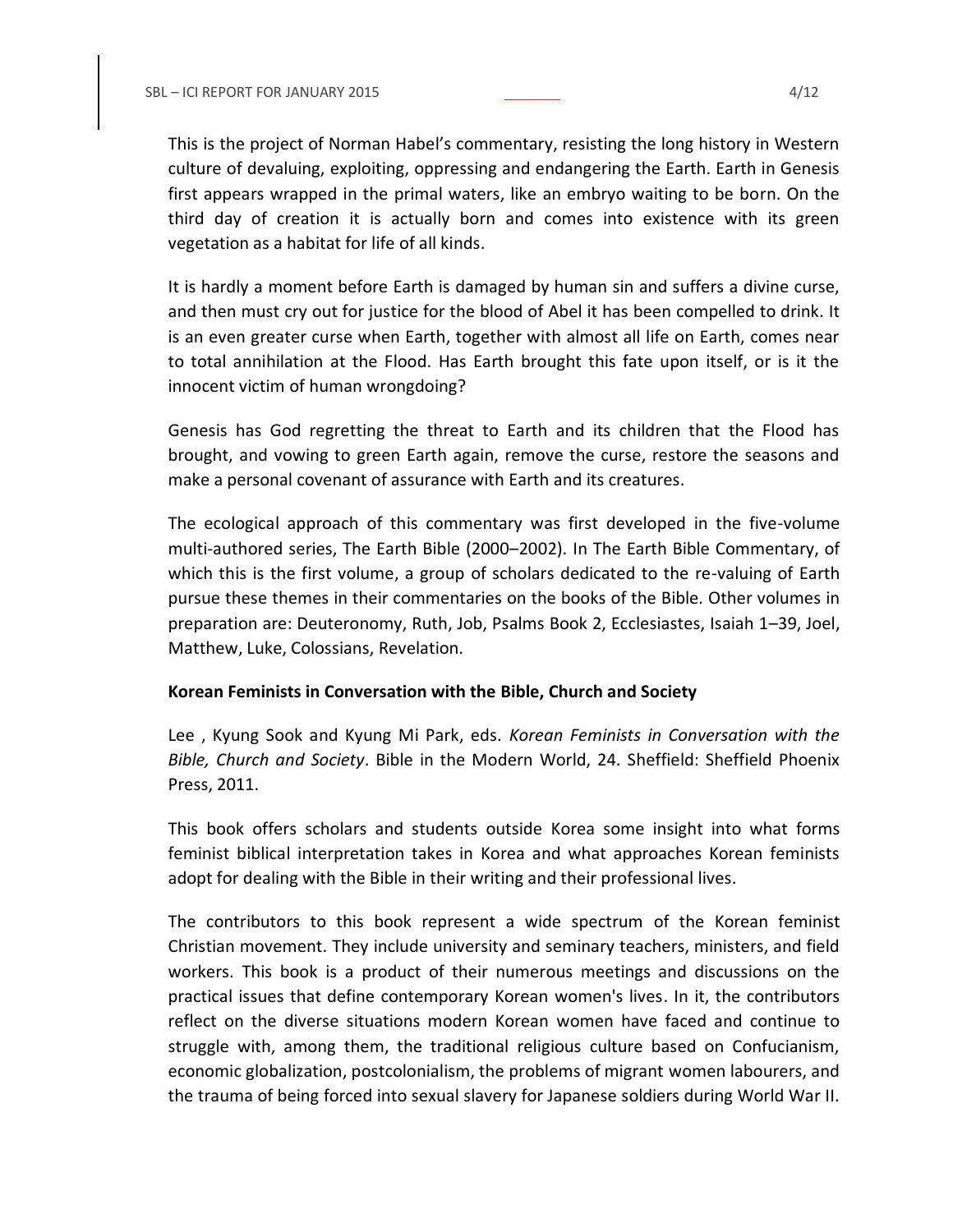They view these situations in the light of the lives and experiences of women in the Old and New Testaments, and they look to the Bible for resources for dealing with them.

This is socially engaged biblical interpretation. It goes beyond the academic study of the Bible to a wider engagement with the church and with Korean society.

The volume is published in cooperation with Ewha Institute for Women's Theological Studies.

# **The King James Version at 400: Assessing Its Genius as Bible Translation and Its Literary Influence**

Burke, David G., John F. Kutsko, and Philip H. Towner, eds. *The King James Version at 400: Assessing Its Genius as Bible Translation and Its Literary Influence*. Biblical Scholarship in North America 26. Atlanta: Society of Biblical Literature, 2013.

In this collection of essays, thirty scholars from diverse disciplines offer their unique perspectives on the genius of the King James Version, a translation whose 400th anniversary was recently celebrated throughout the English-speaking world. While avoiding nostalgia and hagiography, each author clearly appreciates the monumental, formative role the KJV has had on religious and civil life on both sides of the Atlantic (and beyond) as well as on the English language itself. In part 1 the essayists look at the KJV in its historical contexts—the politics and rapid language growth of the era, the emerging printing and travel industries, and the way women are depicted in the text (and later feminist responses to such depictions). Part 2 takes a closer look at the KJV as a translation and the powerful precedents it set for all translations to follow, with the essayists exploring the translators' principles and processes (with close examinations of "Bancroft's Rules" and the Prefaces), assessing later revisions of the text, and reviewing the translation's influence on the English language, textual criticism, and the practice of translation in Jewish and Chinese contexts. Part 3 looks at the various ways the KJV has impacted the English language and literature, the practice of religion (including within the African American and Eastern Orthodox churches), and the broader culture. The contributors are Robert Alter, C. Clifton Black, David G. Burke, Richard A. Burridge, David J. A. Clines, Simon Crisp, David J. Davis, James D. G. Dunn, Lori Anne Ferrell, Leonard J. Greenspoon, Robin Griffith-Jones, Malcolm Guite, Andrew E. Hill, John F. Kutsko, Seth Lerer, Barbara K. Lewalski, Jacobus A. Naudé, David Norton, Jon Pahl, Kuo-Wei Peng, Deborah W. Rooke, Rodney Sadler Jr., Katharine Doob Sakenfeld, Harold Scanlin, Naomi Seidman, Christopher Southgate, R. S. Sugirtharajah, Joan Taylor, Graham Tomlin, Philip H. Towner, David Trobisch, and N. T. Wright.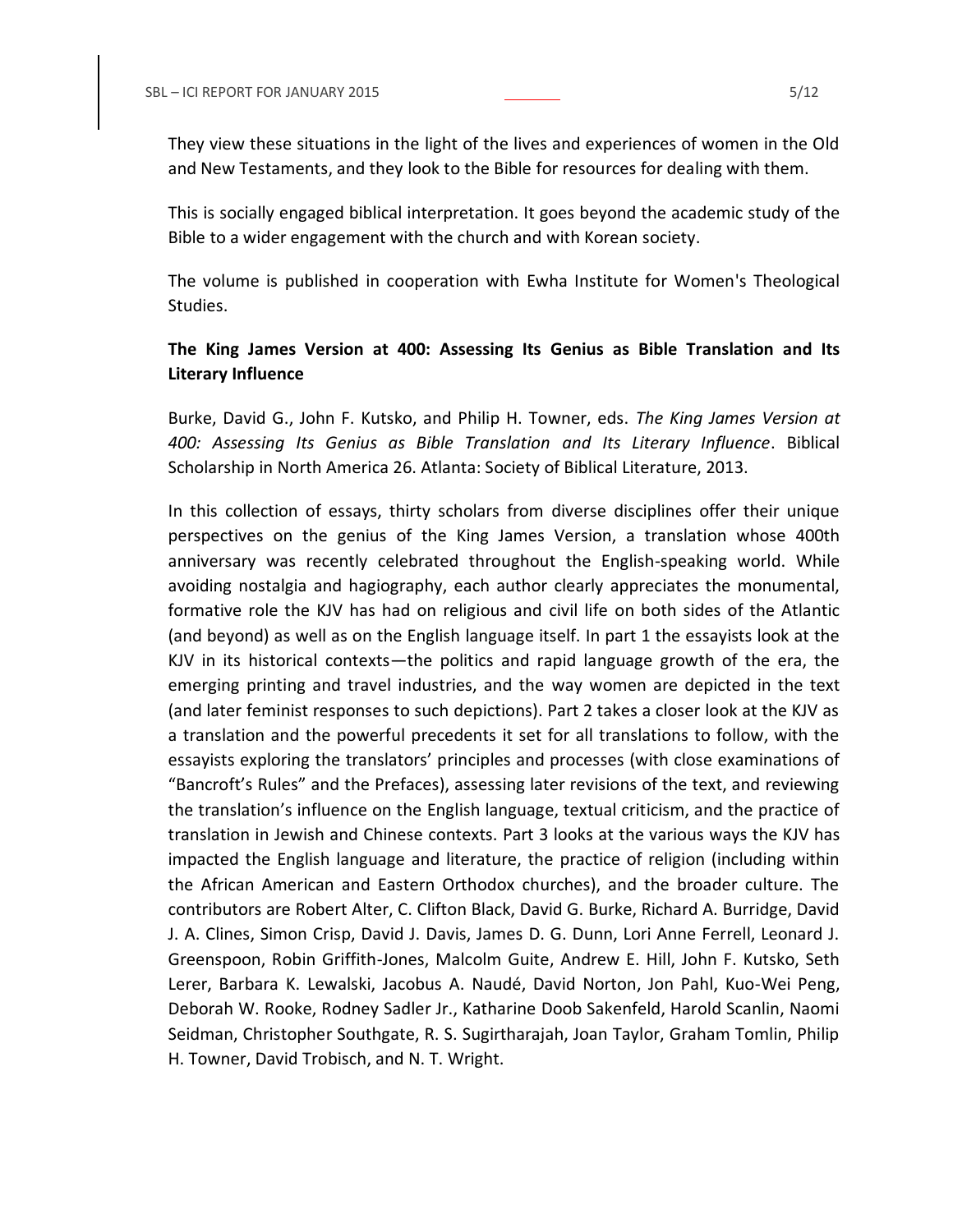## **Interested Readers: Essays on the Hebrew Bible in Honor of David J.A. Clines**

Aitken, James K., Jeremy M. S. Clines, Christl M. Maier, eds. *Interested Readers: Essays on the Hebrew Bible in Honor of David J.A. Clines*. Atlanta: Society of Biblical Literature, 2013.

Readers of the Hebrew Bible are interested readers, bringing their own perspectives to the text. The essays in this volume, written by friends and colleagues who have drawn inspiration from and shown interest in the scholarship of David Clines, engage with his work through examining interpretations of the Hebrew Bible in areas of common exploration: literary/exegetical readings, ideological-critical readings, language and lexicography, and reception history.

The contributors are James K. Aitken, Jacques Berlinerblau, Daniel Bodi, Roland Boer, Athalya Brenner, Mark G. Brett, Marc Zvi Brettler, Craig C. Broyles, Philip P. Chia, Jeremy M. S. Clines, Adrian H. W. Curtis, Katharine J. Dell, Susan E. Gillingham, Susanne Gillmayr-Bucher, Edward L. Greenstein, Mayer I. Gruber, Norman C. Habel, Alan J. Hauser, Jan Joosten, Paul J. Kissling, Barbara M. Leung Lai, Diana Lipton, Christl M. Maier, Heather A. McKay, Frank H. Polak, Jeremy Punt, Hugh S. Pyper, Deborah W. Rooke, Eep Talstra, Laurence A. Turner, Stuart Weeks, Gerald O. West, and Ian Young.

## **Tel Dan in Its Northern Cultic Context**

Davis, Andrew R. *Tel Dan in Its Northern Cultic Context.* Archaeology and Biblical Studies, 20. Atlanta: Society of Biblical Literature, 2013.

This work presents in detail a description of archaeological data from the Iron II temple complex at Tel Dan in northern Israel. Davis analyzes the archaeological remains from the ninth and eighth centuries, paying close attention to how the temple functioned as sacred space. Correlating the archaeological data with biblical depictions of worship, especially the "textual strata" of 1 Kings 18 and the book of Amos, Davis argues that the temple was the site of "official" and family religion and that worship at the temple became increasingly centralized. Tel Dan's role in helping reconstruct ancient Israelite religion, especially distinctive religious traditions of the northern kingdom, is also considered.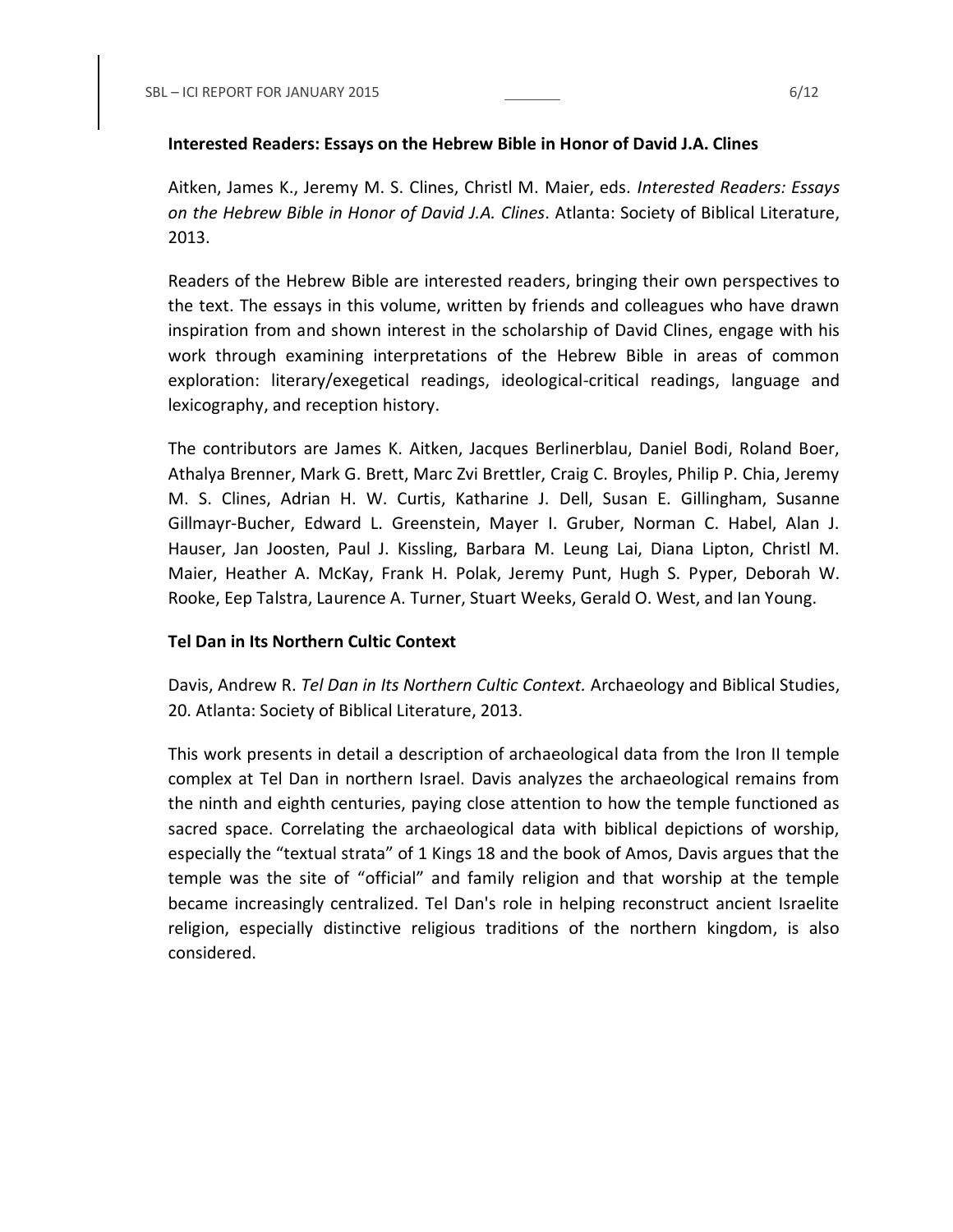#### **Discourses of Empire: The Gospel of Mark from a Postcolonial Perspective**

Leander, Hans. *Discourses of Empire: The Gospel of Mark from a Postcolonial Perspective*. Semeia Studies 71. Atlanta: Society of Biblical Literature, 2013.

This inventive work explores Mark's Gospel within the contexts of the empires of Rome and Europe. In a unique dual analysis, the book highlights how empire is not only part of the past but also of a present colonial heritage. The book first outlines postcolonial criticism and discusses the challenges it poses for biblical scholarship, then scrutinizes the complex ways with which nineteenth-century commentaries on Mark's Gospel interplayed with the formation of European colonial identities. It examines the stance of Mark's Gospel vis-à-vis the Roman Empire and analyzes the manner in which the fibers of empire within Mark are interwoven, reproduced, negotiated, modified and subverted. Finally, it offers synthesizing suggestions for bringing Mark beyond a colonial heritage. The book's candid use of postcolonial criticism illustrates how a contemporary perspective can illuminate and shed new light on an ancient text in its imperial setting.

### **The Holy Seed Has Been Defiled**

Johnson, Willa M. *The Holy Seed Has Been Defiled: The Interethnic Marriage Dilemma in Ezra 9-10*. Hebrew Bible Monographs, 33. Sheffield: Sheffield Phoenix Press, 2011.

In the Book of Ezra–Nehemiah, Ezra commands Yehudite men to put away their foreign wives to avoid further defiling the 'holy seed'. What is the meaning of this warning? Are Ezra's words to be understood as a concern about race-mixing or is it emblematic of some more complex set of problems prevalent in the fledgling postexilic community? Ezra's words, with their seemingly racialized thinking, have been influential in much political, religious and popular culture in the USA. It has been a backdrop for constructing racial reality for centuries, melding seemingly biblical ideologies with accepted European Enlightenment-era ideas about racial superiority and inferiority.

Willa Johnson combines archaeological data with social-scientific theory to argue for a new interpretation. In this anthropological and narratological analysis, Johnson views Ezra's edict in the light of ancient Yehudite concerns over ethnicity, gender, sexuality and social class following the return from exile. In this context, she argues, the warning against intermarriage appears to be an effort to reconstitute identity in the aftermath of the cataclysmic political dominance by first the Babylonian and then the Persian empires.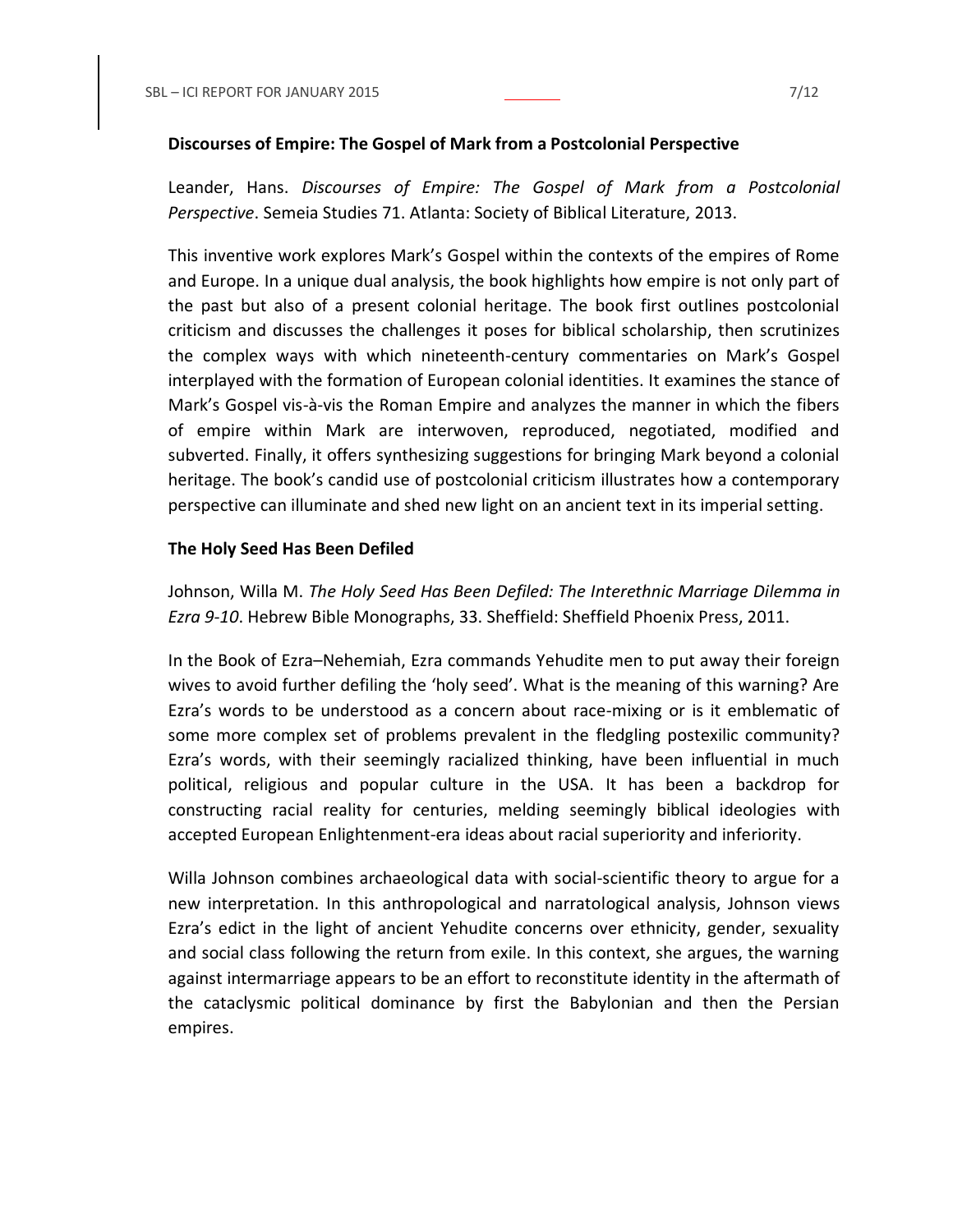This book represents a postmodern interdisciplinary approach to understanding an ancient biblical socio-political situation. As such, it offers fresh perspectives on ways that interpretations of the Bible continue to reflect the ideologies of its interpreters.

## **The Letter to the Romans: Salvation as Justice and the Deconstruction of Law**

Waetjen, Herman C. *The Letter to the Romans: Salvation as Justice and the Deconstruction of Law*. New Testament Monographs, 32. Sheffield: Sheffield Phoenix Press, 2011.

Romans, says Waetjen, is the first publication of the Christ movement. To understand it well is therefore a task of monumental importance, and to understand it today requires a postmodern hermeneutics, in which the interpreter's subjective experience of reading the text is correlated with historical-critical knowledge and social-scientific criticism. That hermeneutics has to create a new genre of commentary, making room for readers' prior understandings as well as for a dynamic form of close reading and consistency building. The outcome is a contemporizing of Paul's theology that induces conversation with Derrida, Žižek, Badiou and Agamben and others.

The central theme of Romans is, according to Waetjen, the healing of humanity through the realization of 'the justice of God', which is disclosed in the movement 'out of trust into trust', or, more specifically, out of the trust of Abraham into the trust of Jesus Christ. Living on this side of the law of Sinai and therefore being conscious of the condition of sin requires the reconciliation of Christ's death and the justification of Christ's resurrection in order to participate in the New Humanity of life-giving spirits.

Consequently Romans is more than a rhetorical effort to mediate conflicts between Jewish and Gentile believers in Rome. Composed prior to his journey to Jerusalem with the possibility of martyrdom before him, the letter is Paul's major theological testament.

## **Textual History and the Reception of Scripture in Early Christianity**

de Vries, Johannes and Martin Karrer, eds. *Textual History and the Reception of Scripture in Early Christianity*. Septuagint and Cognate Studies, 60. Atlanta: Society of Biblical Literature, 2013.

The essays in this volume summarize an international research project on early Christian citations from Israel's scriptures. These quotations are not only theologically significant but are also part of the textual history of the Septuagint and adjacent textual traditions of the Greek and Hebrew Old Testament. The essays discuss relevant manuscripts (Bible codices, papyri, etc.) up to the fifth century, signs and marginal notes (e.g., the diplé)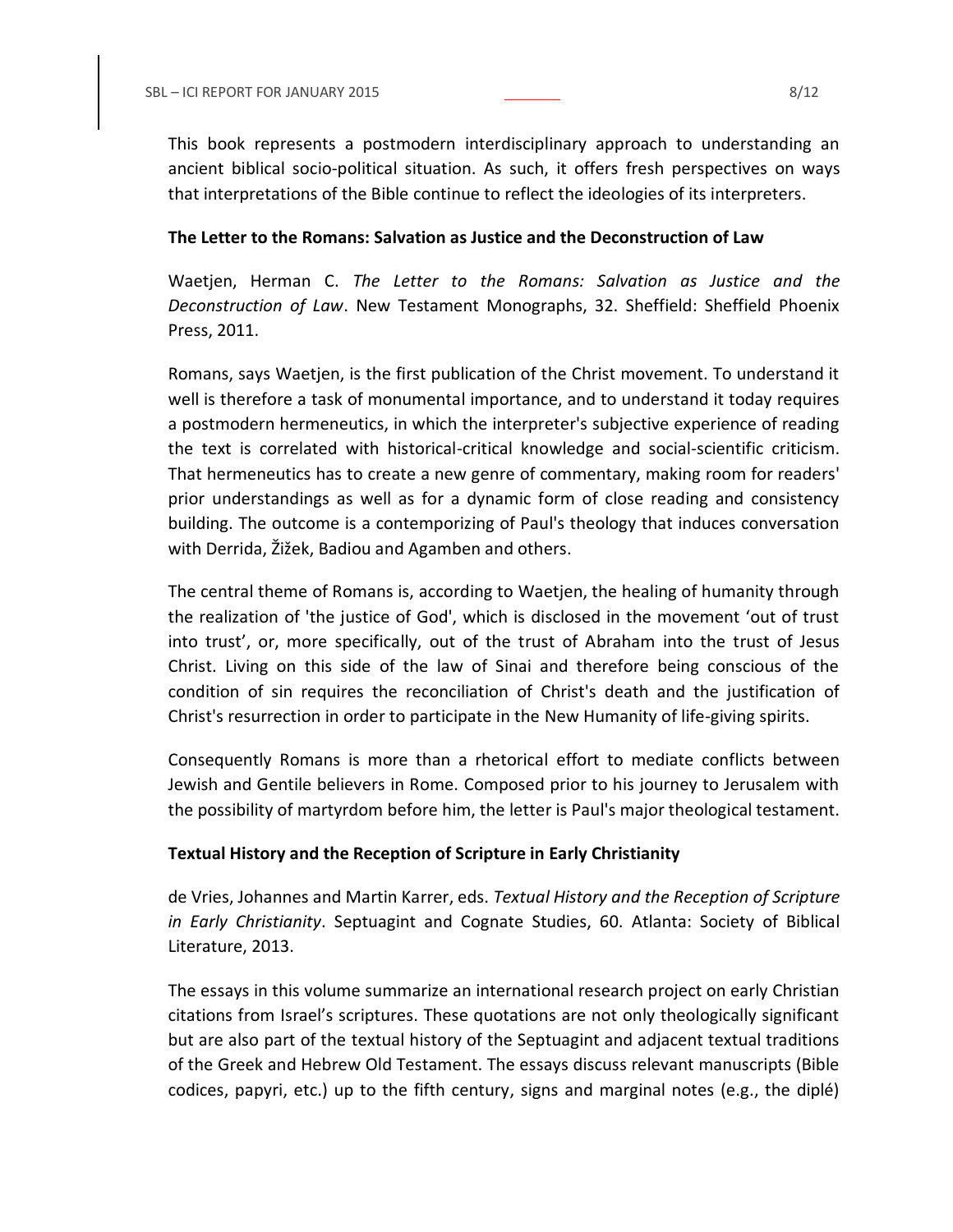that were used in the ancient scriptoria, and the specifics of the reception history in early Christianity from Matthew to 1 Peter and from the apostolic fathers to Theophilos of Antioch. The contributors are Felix Albrecht, Ronald H. van der Bergh, Heinz-Josef Fabry, Kerstin Heider, Martin Karrer, Christin Klein, Arie van der Kooij, Siegfried Kreuzer, Horacio E. Lona, Martin Meiser, Maarten J. J. Menken, Matthias Millard, Darius Müller, Ferdinand R. Prostmeier, Alexander Stokowski, Martin Vahrenhorst, Christiane Veldboer, and Johannes de Vries.

## **The Forgotten Kingdom: The Archaeology and History of Northern Israel**

Finkelstein, Israel. *The Forgotten Kingdom: The Archaeology and History of Northern Israel*. Ancient Near East Monographs, 5. Atlanta: Society of Biblical Literature, 2013.

Beginning with the Canaanite city-states, through the Saulide dynasty, to the fall of Israel, Finkelstein presents the first comprehensive history of Israel integrating the analysis of more than thirty years of archaeological work with interpretation of ancient Near Eastern and biblical texts. Though Judah dominates the pages of the Hebrew Bible and contemporary studies, Israel dominates here as Finkelstein reveals the glory of the Omride dynasty, outlines how the two kingdoms of Israel and Judah developed parallel to one another, and highlights Israel's transformation from kingdom to foundational idea.

Features:

- Archaeological analysis of the region of the northern kingdom
- Primary and secondary textual analysis from the ancient Near East and the biblical narrative
- Maps, tables, and images
- Discussion of Israel's legacy

## **Valuable and Vulnerable: Children in the Hebrew Bible, Especially the Elisha Cycle**

Parker, Julie Faith. *Valuable and Vulnerable: Children in the Hebrew Bible, Especially the Elisha Cycle*. Brown Judiac Studies, 355. Atlanta: Society of Biblical Literature, 2013.

Just as women in the Bible have been overlooked for much of interpretative history, children in the Bible have fascinating and compelling stories that scholars have largely ignored. This groundbreaking book focuses on children in the Hebrew Bible. The author argues that the biblical writers recognized children as different from adults and used these ideas to shape their stories. She provides conceptual and historical frameworks for understanding children and childhood, and examines Hebrew terms related to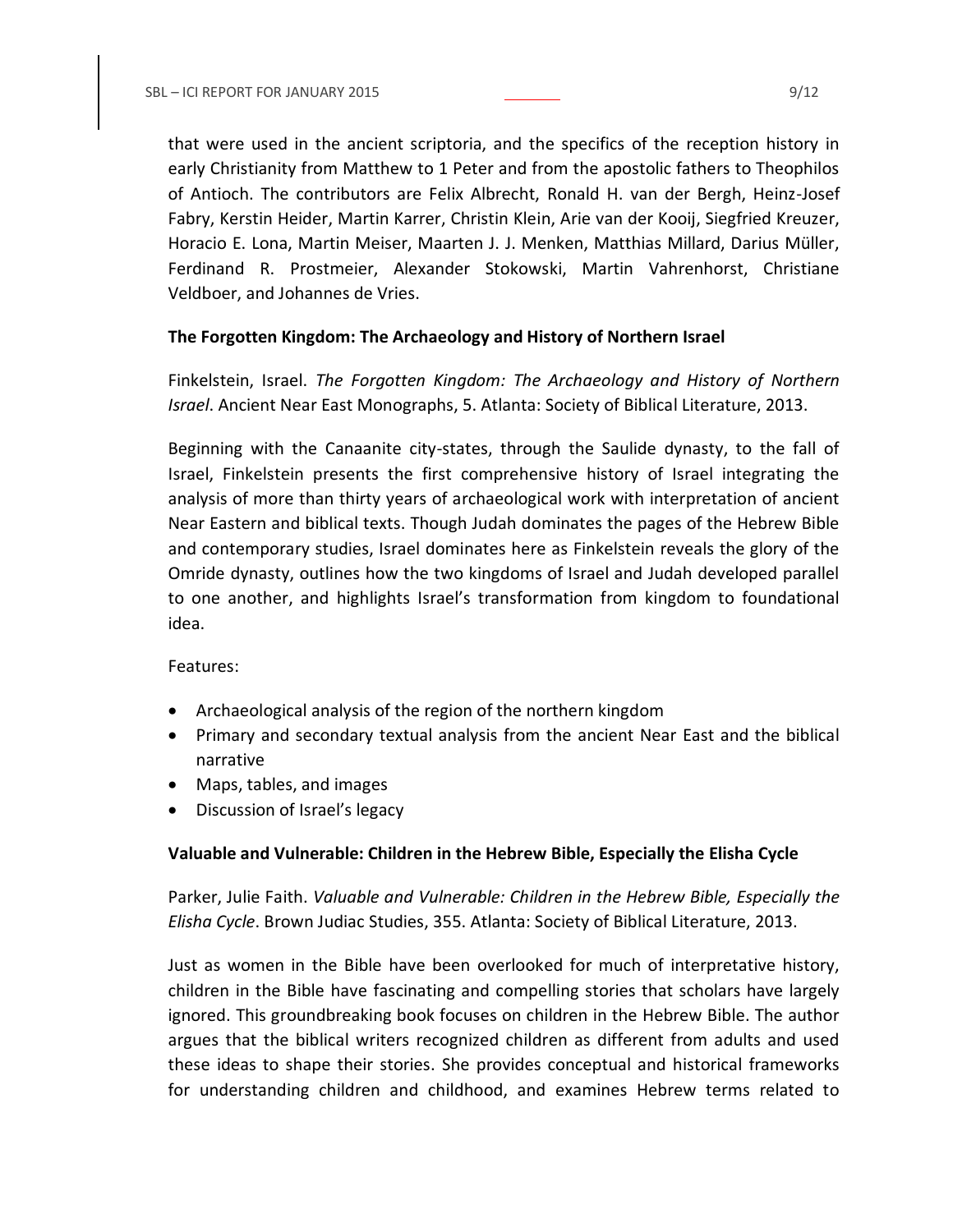children and youth. The book introduces a new methodology of childist interpretation and applies it to the Elisha cycle (2 Kings 2-8), which contains forty-nine child characters. Combining literary insights with social-scientific evidence, the author demonstrates that children play critical roles in the world of the text as well as the culture that produced it.

## **Evidence of Editing: Growth and Change of Texts in the Hebrew Bible**

Reinhard Muller, Juha Pakkala, Bas Ter Haar Romeny. *Evidence of Editing: Growth and Change of Texts in the Hebrew Bible*. Resources for Biblical Study, 75. Atlanta: Society of Biblical Literature, 2014.

A new perspective on editorial activity in the Hebrew Bible for research and teaching

Evidence of Editing lays out the case for substantial and frequent editorial activity within the Hebrew Bible. The authors show how editors omitted, expanded, rewrote, and compiled both smaller and larger phrases and passages to address religious and political change. The book refines the exegetical method of literary and redaction criticism, and its results have important consequences for the future use of the Hebrew Bible in historical and theological studies.

## Features:

- Hebrew, Greek, and Aramaic examples of editorial activity
- Clear explanations of the distinctions between textual, literary, and redaction criticism
- Fifteen chapters attesting to continual editorial activity in the Torah, the Prophets, and the Writings

# **(f) JBL ARCHIVE**

Take note that an archive with JBL articles from volume 122.1 of 2003 through volume 130.1 of 2011 is now available online to people accessing the SBL website from any ICI country. See http://www.sbl-site.org/publications/ICI JBLarchive.aspx. All articles in those volumes can be downloaded for free!

# **(g) EVENTS**

The SBL maintains a significant list of events taking place anywhere in the globe. For the full list please go to<http://www.sbl-site.org/meetings/events.aspx>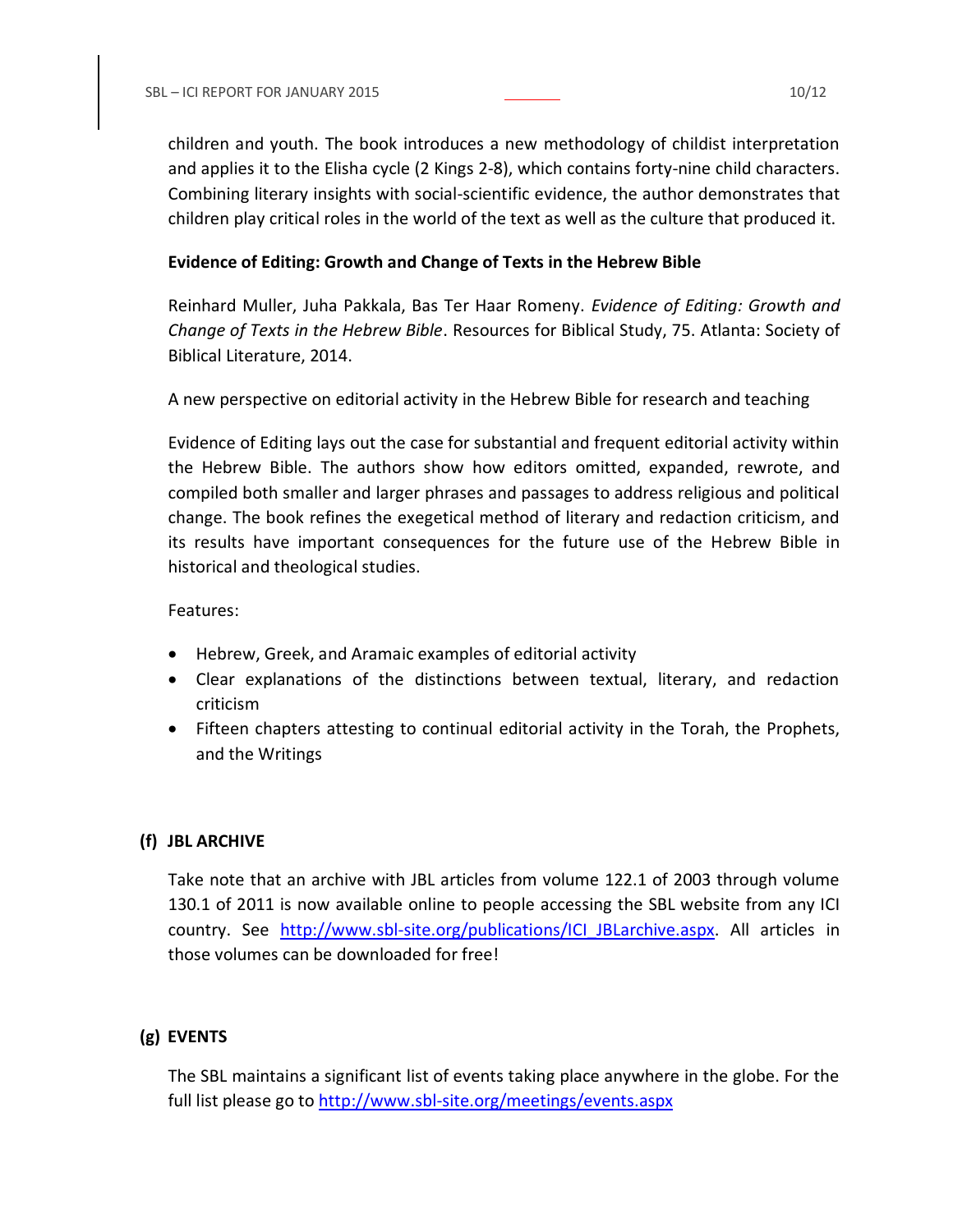A selection of events is listed below—mainly those taking place in ICI regions.

Please provide information on conferences in your region, including calls for papers, to Sharon Johnson at [sharon.johnson@sbl-site.org.](mailto:sharon.johnson@sbl-site.org)

### **May 7-9, 2015**

#### **East-West Theological Forum**

The 4th conference of the East-West Theological Forum will be held on 7-9 May 2015 at Sogang University, Seoul, Korea. The 2015 conference has been called for on the theme: "Crisis and Hope: The Church in a Changing World". We cordially invite you to our coming conference and to submit papers for EWTF Prize (10,000 US\$) or proposals for parallel session.

[More information](http://www.ewtfr.org/)

#### **May 21-24, 2015**

# **Holiness: On the Holy, the Holy One, Sanctification and Saints: The Bi-annual Meeting of the Society for the Study of Christian Spirituality**

### Saint Augustine College, Johannesburg, South Africa

Announcing its second biannual conference, the Society for the Study of Christian Spirituality (SSCS), in collaboration with the Spirituality Association of South Africa (SPIRASA), warmly welcomes researchers on Spirituality to a meeting at the campus of St. Augustine College in Johannesburg, South Africa. Submissions on any topic of current interest within the field of Spirituality are invited. Particularly welcome are proposals for papers, panels and workshops on topics related to the specific theme of holiness. (See above.)

**July 20-24, 2015 2015 SBL International Meeting** Buenos Aires, Argentina [More information](http://www.sbl-site.org/meetings/Internationalmeeting.aspx)

#### **(h) SBL EDUCATIONAL RESOURCES FREELY AVAILABLE**

There are links to numerous educational resources on the SBL website. The following are freely available: (i) Resources on Teaching the Bible; (ii) Freely downloadable Hebrew, Greek and Transliteration fonts (amongst others); (iii) Resources on Bible translations and commentaries; and (iv) Research tool resources.